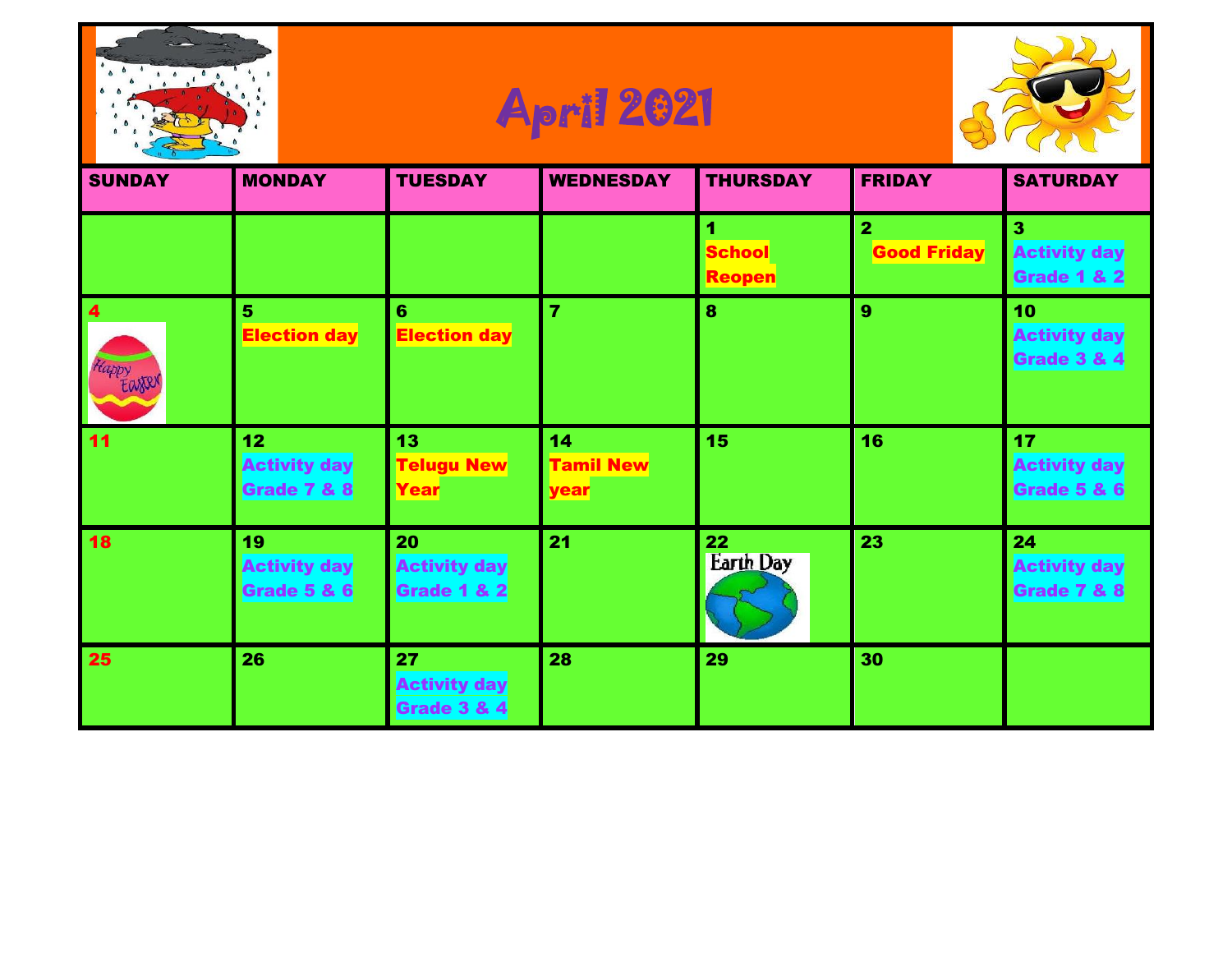



| <b>SUNDAY</b>           | <b>MONDAY</b>           | <b>TUESDAY</b>          | <b>WEDNESDAY</b> | <b>THURSDAY</b> | <b>FRIDAY</b>  | <b>SATURDAY</b>                                       |
|-------------------------|-------------------------|-------------------------|------------------|-----------------|----------------|-------------------------------------------------------|
|                         |                         |                         |                  |                 |                | 1<br><b>Labour Day</b>                                |
| $\overline{\mathbf{2}}$ | $\overline{\mathbf{3}}$ | $\overline{\mathbf{4}}$ | 5                | $6\phantom{1}$  | $\overline{7}$ | 8<br><b>Summer</b><br><b>Holiday</b><br><b>Begins</b> |
| 9                       | 10                      | 11                      | 12               | 13              | 14             | 15                                                    |
| <b>16</b>               | 17                      | 18                      | 19               | 20              | 21             | 22                                                    |
| 23                      | 24                      | 25                      | 26               | 27              | 28             | 29                                                    |
| 30                      | 31                      |                         |                  |                 |                |                                                       |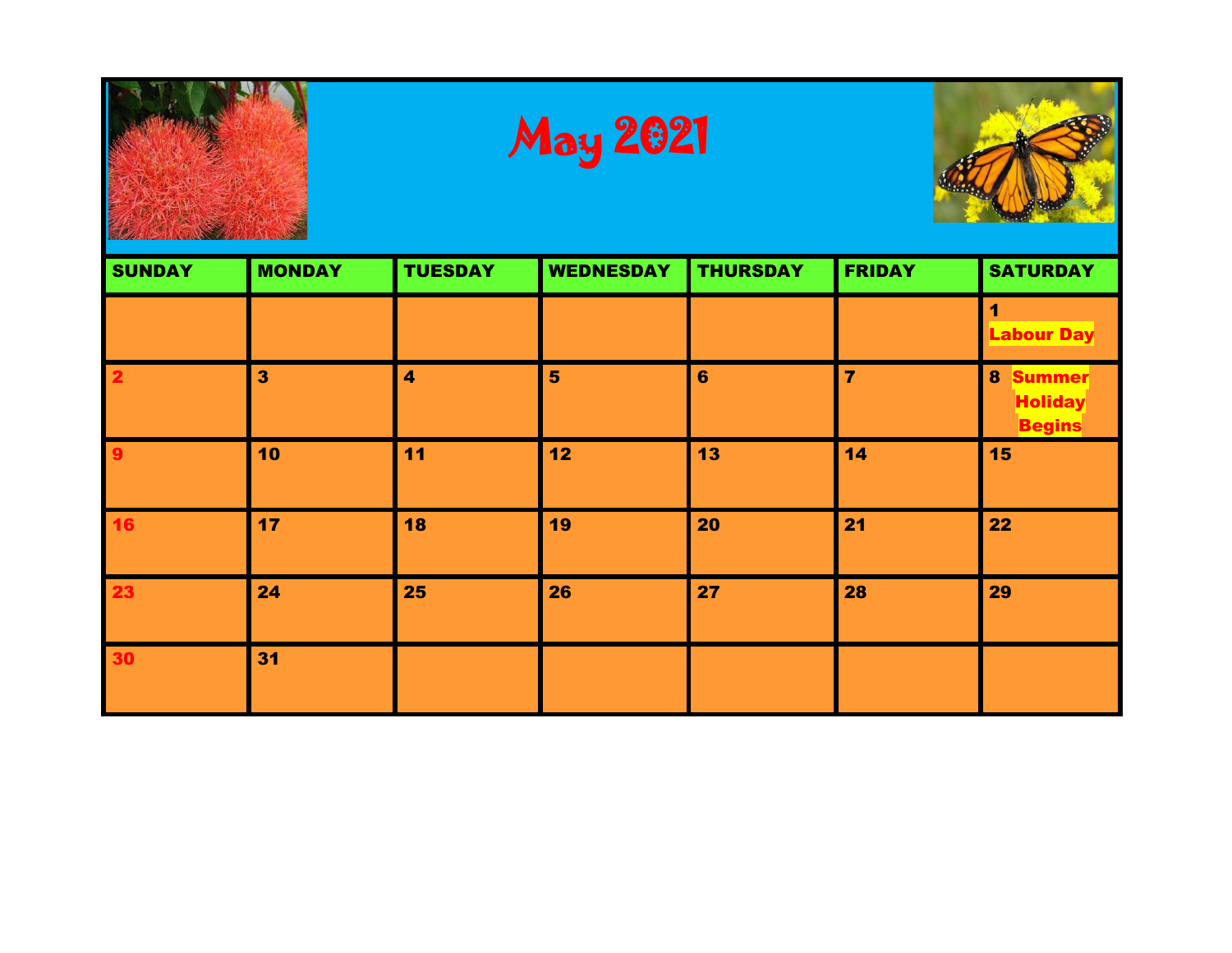|           |                                     |                                                     | B<br><b>June 2021</b> |                 |                         |                                                    |  |
|-----------|-------------------------------------|-----------------------------------------------------|-----------------------|-----------------|-------------------------|----------------------------------------------------|--|
|           | <b>MONDAY</b>                       | <b>TUESDAY</b>                                      | <b>WEDNESDAY</b>      | <b>THURSDAY</b> | <b>FRIDAY</b>           | <b>SATURDAY</b>                                    |  |
|           |                                     | $\overline{1}$                                      | $\overline{2}$        | $\mathbf{3}$    | $\overline{\mathbf{4}}$ | $5\phantom{1}$<br><b>Environment</b><br><b>Day</b> |  |
| 6         | $\overline{7}$<br>School<br>Reopens | 8<br><b>Activity day</b><br><b>Grade 1 &amp; 4</b>  | 9                     | 10              | 11                      | 12<br>Activity day<br>Grade 1 - 8                  |  |
| <b>13</b> | 14                                  | 15<br><b>Activity day</b><br><b>Grade 3 &amp; 4</b> | 16                    | 17              | 18                      | 19                                                 |  |
| 20        | 21                                  | 22<br><b>Activity day</b><br><b>Grade 5 &amp; 6</b> | 23                    | 24              | 25                      | 26                                                 |  |
| 27        | 28<br><b>PT-1 Begins</b>            | 29                                                  | 30                    |                 |                         |                                                    |  |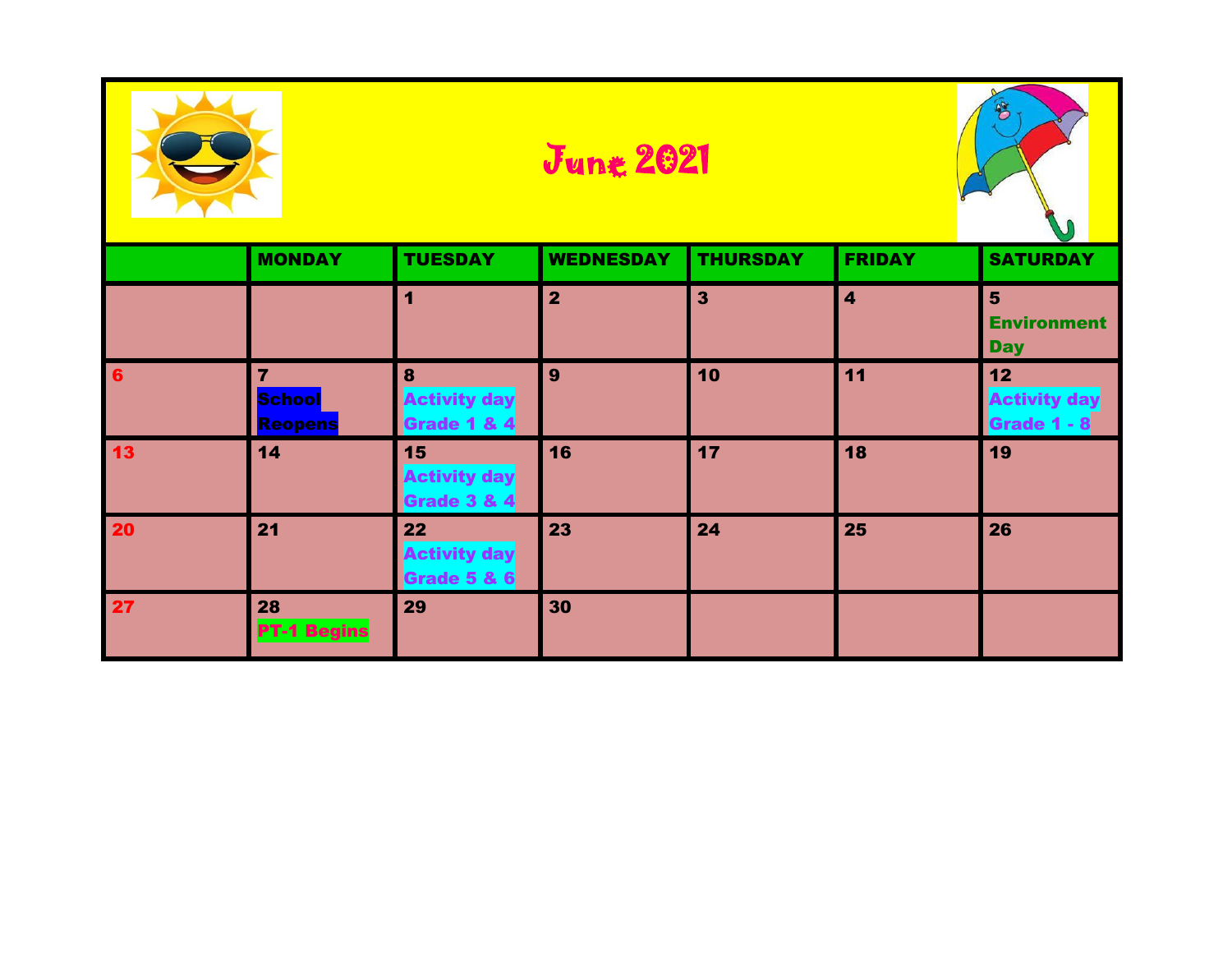

# July 2021



| <b>SUNDAY</b> | <b>MONDAY</b>         | <b>TUESDAY</b>                                      | <b>WEDNESDAY</b>                      | <b>THURSDAY</b> | <b>FRIDAY</b>  | <b>SATURDAY</b>                               |
|---------------|-----------------------|-----------------------------------------------------|---------------------------------------|-----------------|----------------|-----------------------------------------------|
|               |                       |                                                     |                                       |                 | $\overline{2}$ | 3                                             |
| 4             | 5<br><b>PT-1 Ends</b> | 6<br><b>Activity day</b><br><b>Grade 7 &amp; 8</b>  | 7                                     | 8               | 9              | 10<br><b>Activity day</b><br>Grade 1 - 4      |
| 11            | 12 <sub>2</sub>       | 13<br><b>Activity day</b><br>Grade 5 & 6            | 14                                    | 15              | 16             | 17                                            |
| 18            | 19                    | 20<br><b>Activity day</b><br><b>Grade 3 &amp; 4</b> | 21<br><b>Bakrid</b><br><b>Holiday</b> | 22              | 23             | 24<br><b>Activity day</b><br><b>Grade 5-8</b> |
| 25            | 26                    | 27<br><b>Activity day</b><br>Grade 1 & 2            | 28                                    | 29              | 30             | 31                                            |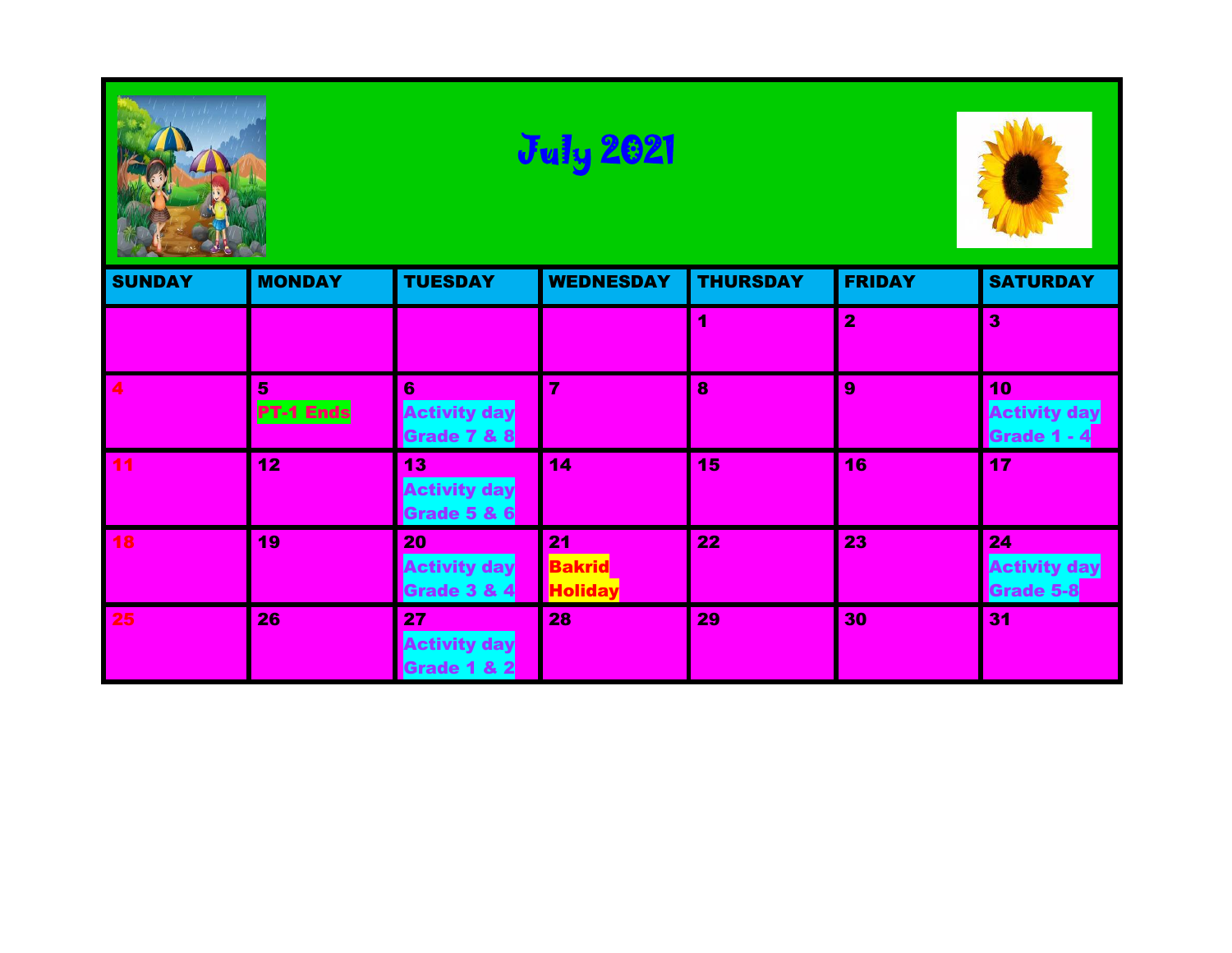### August 2021



| <b>SUNDAY</b>                                                             | <b>MONDAY</b>                           | <b>TUESDAY</b>                                        | <b>WEDNESDAY</b> | <b>THURSDAY</b>          | <b>FRIDAY</b>         | <b>SATURDAY</b>                            |
|---------------------------------------------------------------------------|-----------------------------------------|-------------------------------------------------------|------------------|--------------------------|-----------------------|--------------------------------------------|
| $\blacktriangleleft$                                                      | $\overline{\mathbf{2}}$                 | 3<br><b>Activity day</b><br>Grade 7 & 8               | 4                | $5\phantom{1}$           | 6                     | 7                                          |
| $\mathbf{8}$                                                              | 9                                       | 10 <sub>1</sub><br><b>Activity day</b><br>Grade 5 & 6 | 11               | 12                       | 13                    | 14<br><b>Activity day</b><br>Grade $1 - 8$ |
| 15<br><b>LE TIME Y, MY OF PARTY WEIGHT YOUR</b><br>HAPPY INDEPENDENCE DAY | 16                                      | 17<br><b>Activity day</b><br>Grade 3 & 4              | 18               | 19                       | 20<br><b>Muharram</b> | 21<br>$\frac{1}{\sinh}$<br><b>NUET</b>     |
| 22                                                                        | 23                                      | 24<br><b>Activity day</b><br>Grade 1 & 2              | 25               | 26<br><b>PT-2 Begins</b> | 27                    | 28                                         |
| 29                                                                        | 30<br><b>Krishna</b><br><b>Jayanthi</b> | 31                                                    |                  |                          |                       |                                            |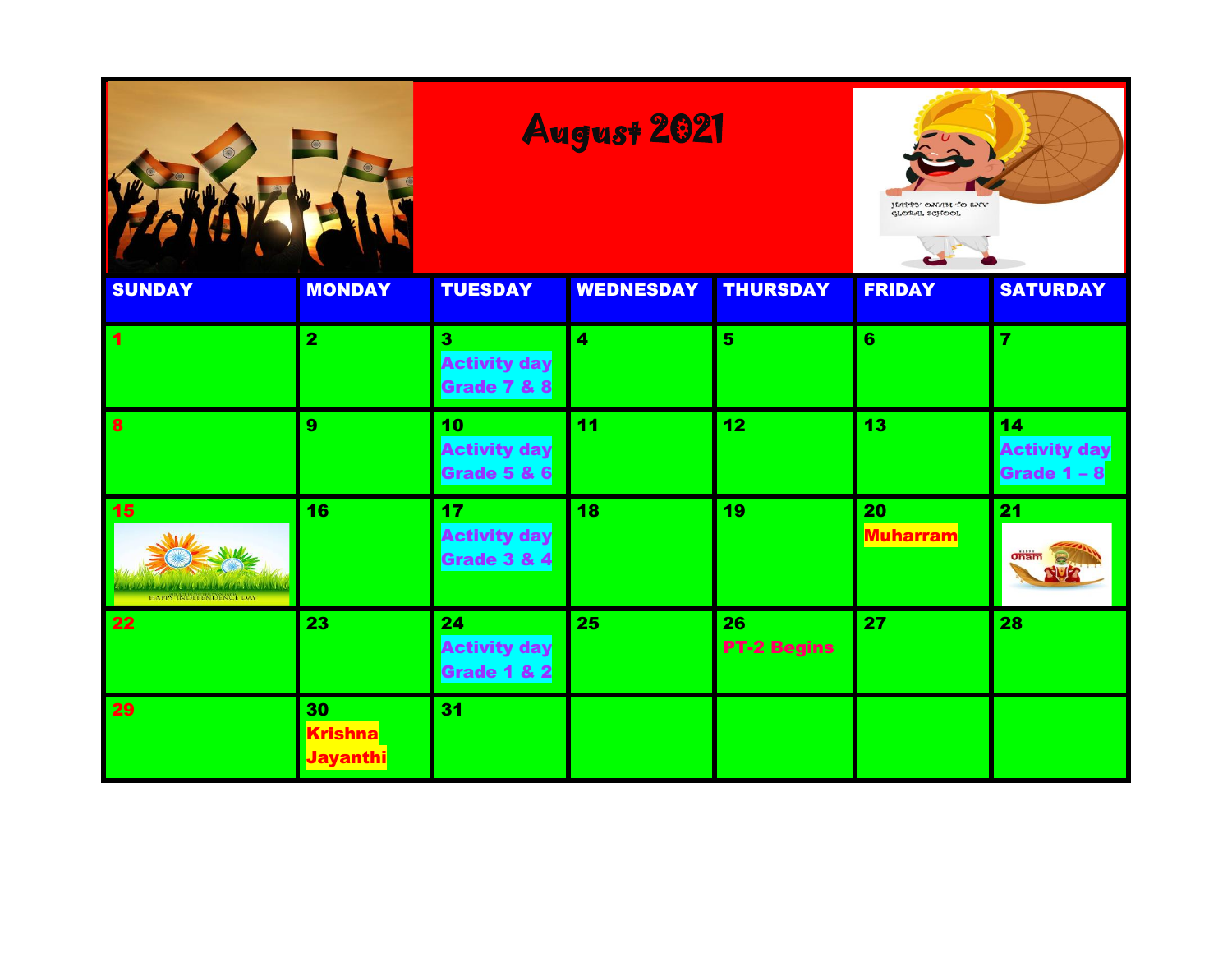|                 |               |                                                                 |                  | <b>September 2021</b>              |                                                  |                                                 |  |
|-----------------|---------------|-----------------------------------------------------------------|------------------|------------------------------------|--------------------------------------------------|-------------------------------------------------|--|
| <b>SUNDAY</b>   | <b>MONDAY</b> | <b>TUESDAY</b>                                                  | <b>WEDNESDAY</b> | <b>THURSDAY</b>                    | <b>FRIDAY</b>                                    | <b>SATURDAY</b>                                 |  |
|                 |               |                                                                 | 1                | $\overline{2}$<br><b>PT-2 Ends</b> | $\overline{\mathbf{3}}$                          | $\overline{\mathbf{4}}$                         |  |
| $5\overline{5}$ | 6             | $\overline{7}$<br><b>Activity day</b><br><b>Grade 7 &amp; 8</b> | 8                | 9                                  | 10<br><mark>Vinayagar</mark><br><b>Chaturthi</b> | 11<br><b>Activity day</b><br>Grade 1-4          |  |
| 12              | 13            | 14<br><b>Activity day</b><br><b>Grade 5 &amp; 6</b>             | 15               | 16                                 | 17                                               | 18                                              |  |
| 19              | 20            | 21<br><b>Activity day</b><br><b>Grade 3 &amp; 4</b>             | 22               | 23                                 | 24                                               | 25<br><b>Activity day</b><br><b>Grade 5 - 8</b> |  |
| 26              | 27            | 28<br><b>Activity day</b><br><b>Grade 1 &amp; 2</b>             | 29               | 30                                 |                                                  |                                                 |  |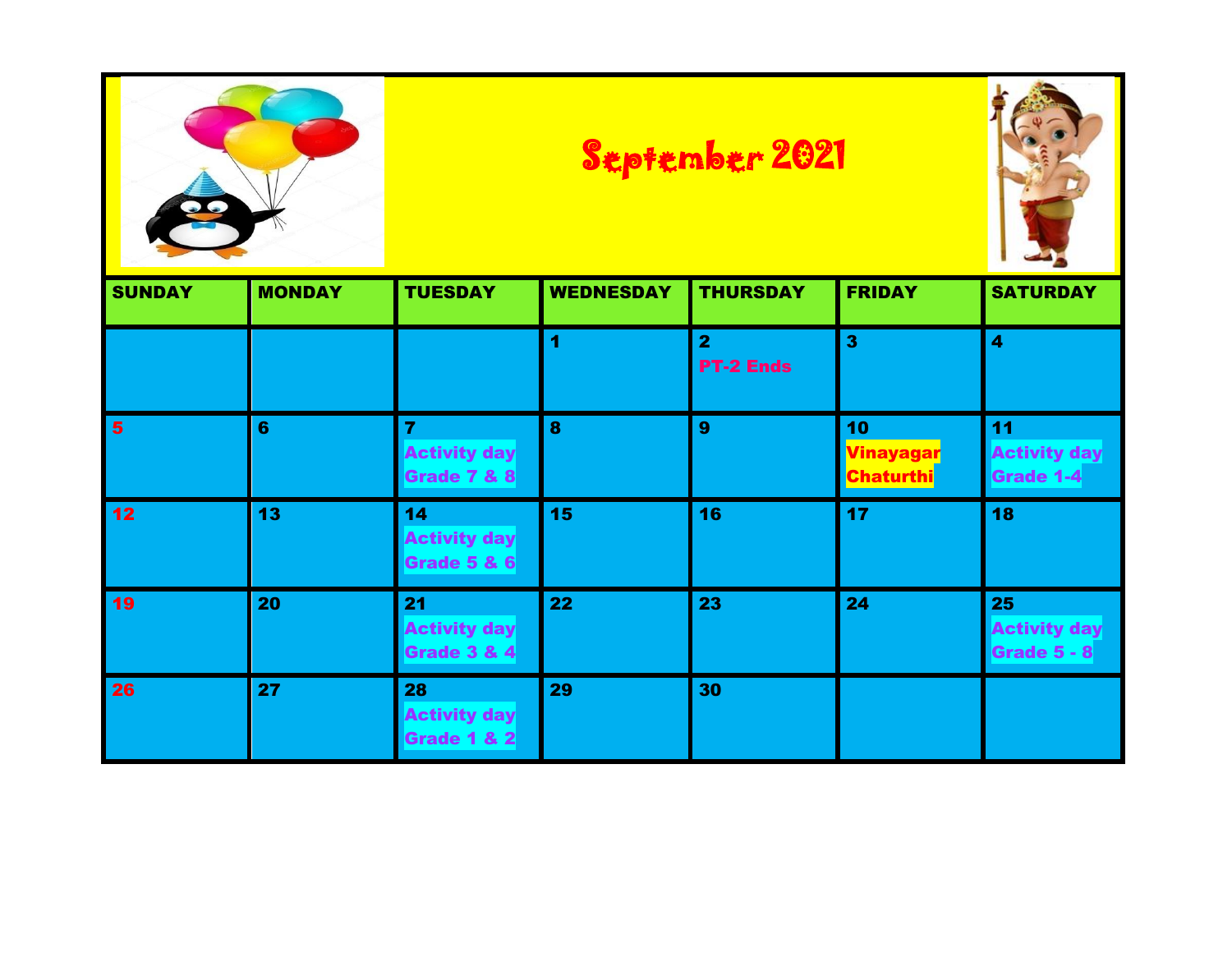|               |                                    | October 2021                             |                  |                                      | happy duęęchra                             |                                                                       |  |
|---------------|------------------------------------|------------------------------------------|------------------|--------------------------------------|--------------------------------------------|-----------------------------------------------------------------------|--|
| <b>SUNDAY</b> | <b>MONDAY</b>                      | <b>TUESDAY</b>                           | <b>WEDNESDAY</b> | <b>THURSDAY</b>                      | <b>FRIDAY</b>                              | <b>SATURDAY</b>                                                       |  |
|               |                                    |                                          |                  |                                      | 1                                          | $\overline{\mathbf{2}}$                                               |  |
|               | $\blacktriangleleft$               | 5<br><b>Activity day</b><br>Grade 5 - 8  | 6                | $\overline{7}$                       | 8                                          | 9<br><b>Activity day</b><br>Grade 1 - 8                               |  |
| 10            | 11                                 | 12<br><b>Activity day</b><br>Grade 1 - 4 | 13               | 14<br><b>Saras</b><br>wathi<br>Pooja | 15<br><mark>Vijaya</mark><br><b>Dasami</b> | 16                                                                    |  |
|               | 18<br>Term-I Exam<br><b>Begins</b> | 19                                       | 20               | 21                                   | 22                                         | 23                                                                    |  |
|               | 25                                 | 26                                       | 27               | 28                                   | 29<br>Term-I Exam<br><b>Ends</b>           | 30<br><b>Term-I</b><br><b>Exam</b><br><b>Holiday</b><br><b>Begins</b> |  |
|               |                                    |                                          |                  |                                      |                                            |                                                                       |  |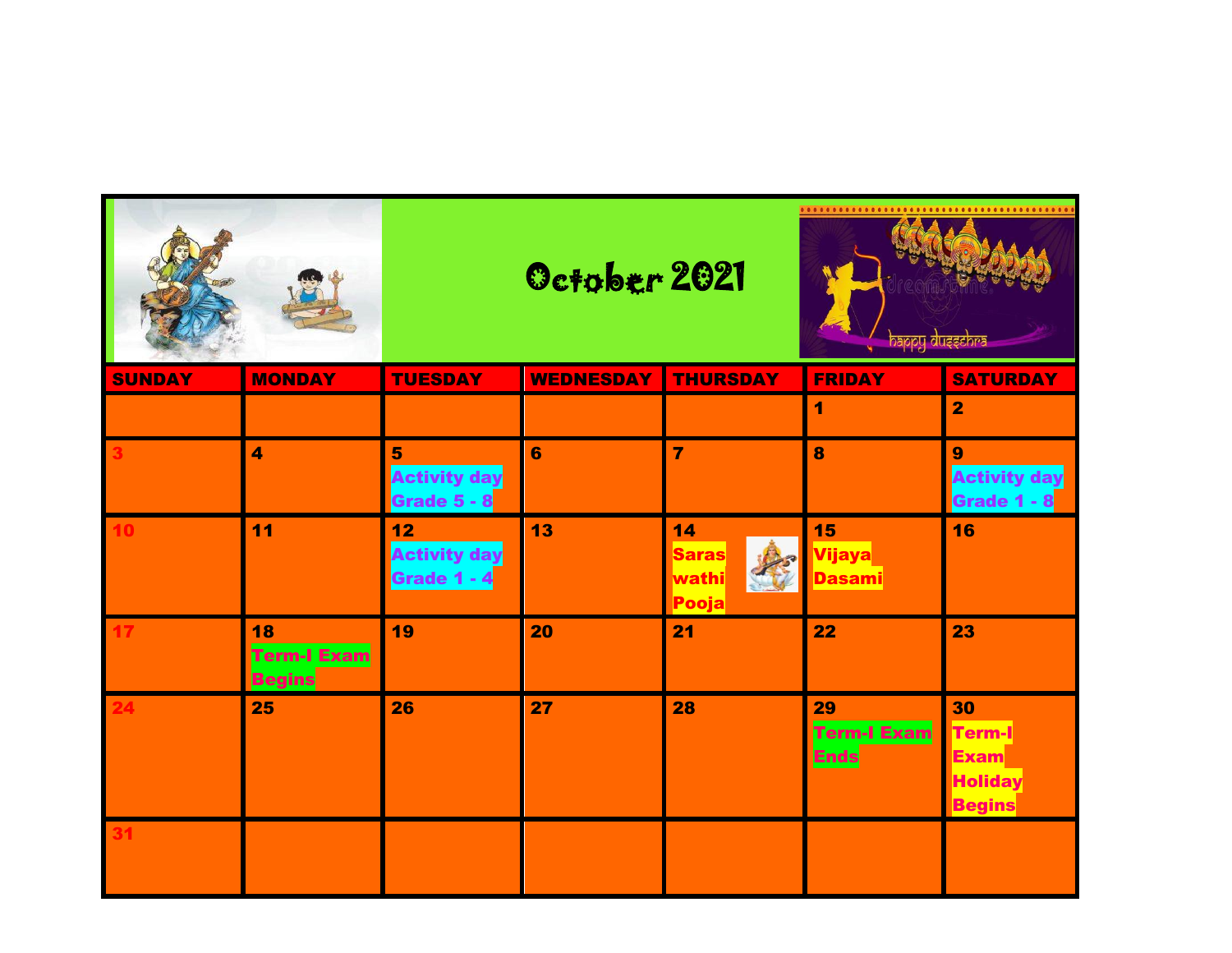| <b>SUNDAY</b>                                          | <b>MONDAY</b> | <b>TUESDAY</b>                           | <b>WEDNESDAY</b>        | <b>THURSDAY</b>         | <b>FRIDAY</b>  | <b>SATURDAY</b>                          |
|--------------------------------------------------------|---------------|------------------------------------------|-------------------------|-------------------------|----------------|------------------------------------------|
|                                                        | 1             | $\overline{\mathbf{2}}$                  | $\overline{\mathbf{3}}$ | <b>Diwali</b><br>Diwali | $5\phantom{1}$ | $6\phantom{a}$                           |
| $\overline{7}$<br><b>Term I</b><br><b>Holiday Ends</b> | 8             | 9<br><b>Activity Day</b><br>Grade 7 & 8  | 10                      | 11                      | 12             | 13<br>PTM-<br><b>Term I</b>              |
| 14                                                     | 15            | 16<br><b>Activity Day</b><br>Grade 5 & 6 | 17                      | 18                      | 19             | 20                                       |
| 21                                                     | 22            | 23<br><b>Activity Day</b><br>Grade 3 & 4 | 24                      | 25                      | 26             | 27<br><b>Activity Day</b><br>Grade 1 - 8 |
| 28                                                     | 29            | 30<br><b>Activity Day</b><br>Grade 1 & 2 |                         |                         |                |                                          |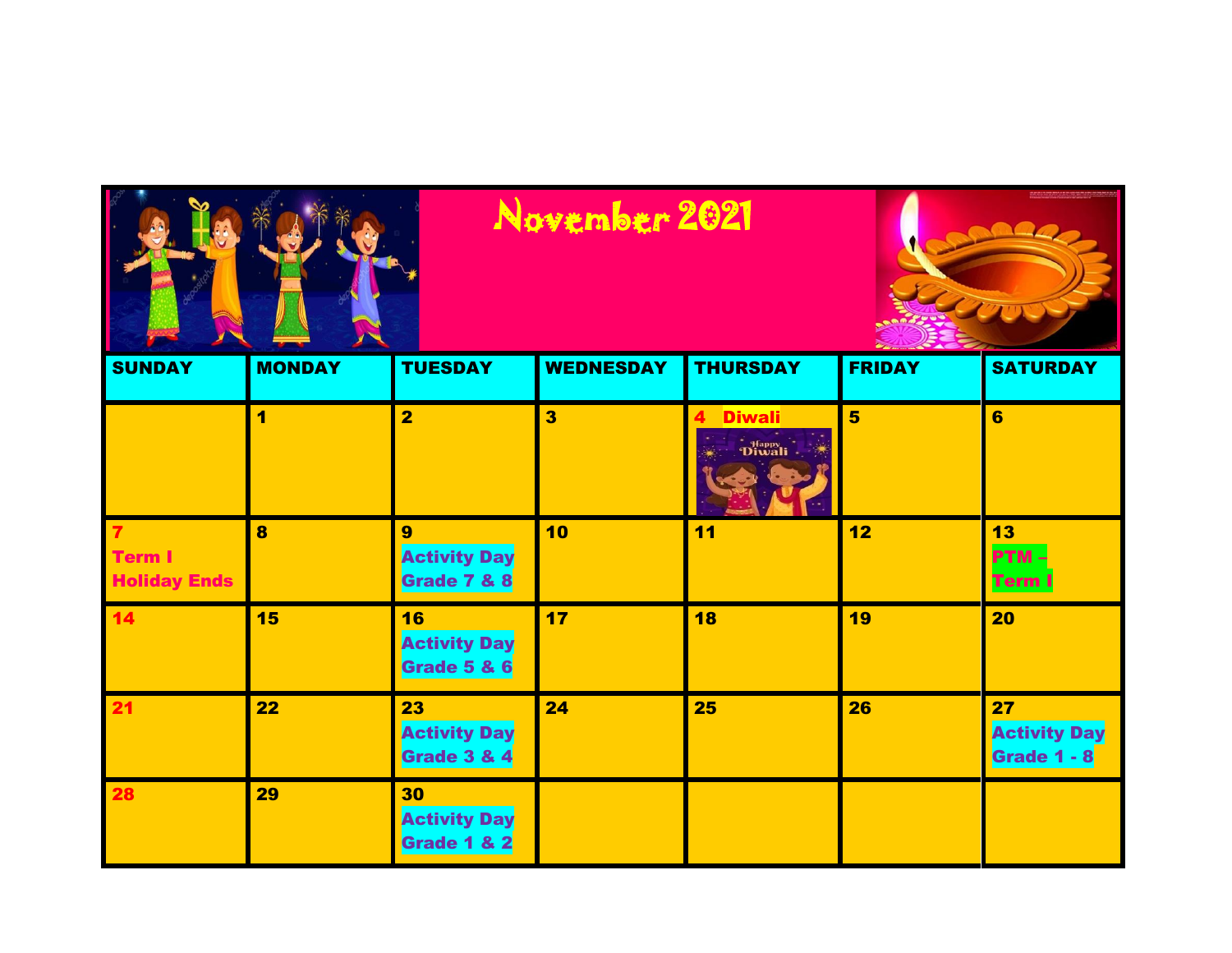

#### December 2021



| <b>SUNDAY</b>   | <b>MONDAY</b> | <b>TUESDAY</b>                                              | <b>WEDNESDAY</b> | <b>THURSDAY</b>          | <b>FRIDAY</b>           | <b>SATURDAY</b>                                           |
|-----------------|---------------|-------------------------------------------------------------|------------------|--------------------------|-------------------------|-----------------------------------------------------------|
|                 |               |                                                             | 4                | $\overline{2}$           | $\overline{\mathbf{3}}$ | $\overline{\mathbf{4}}$                                   |
| $5\phantom{1}$  | 6             | $\overline{7}$<br><b>Activity Day</b><br><b>Grade 1 - 4</b> | 8                | 9                        | 10                      | 11<br><b>Activity Day</b><br><b>Grade 1 - 8</b>           |
| 12 <sub>2</sub> | 13            | 14<br><b>Activity Day</b><br><b>Grade 5 - 8</b>             | 15               | 16<br><b>PT-3 Begins</b> | 17 <sub>2</sub>         | 18                                                        |
| 19              | 20            | 21                                                          | 22               | 23<br>PT-3 Ends          | 24                      | 25<br><b>Christmas</b><br><b>Holiday</b><br><b>Begins</b> |
| 26              | 27            | 28                                                          | 29               | 30                       | 31                      |                                                           |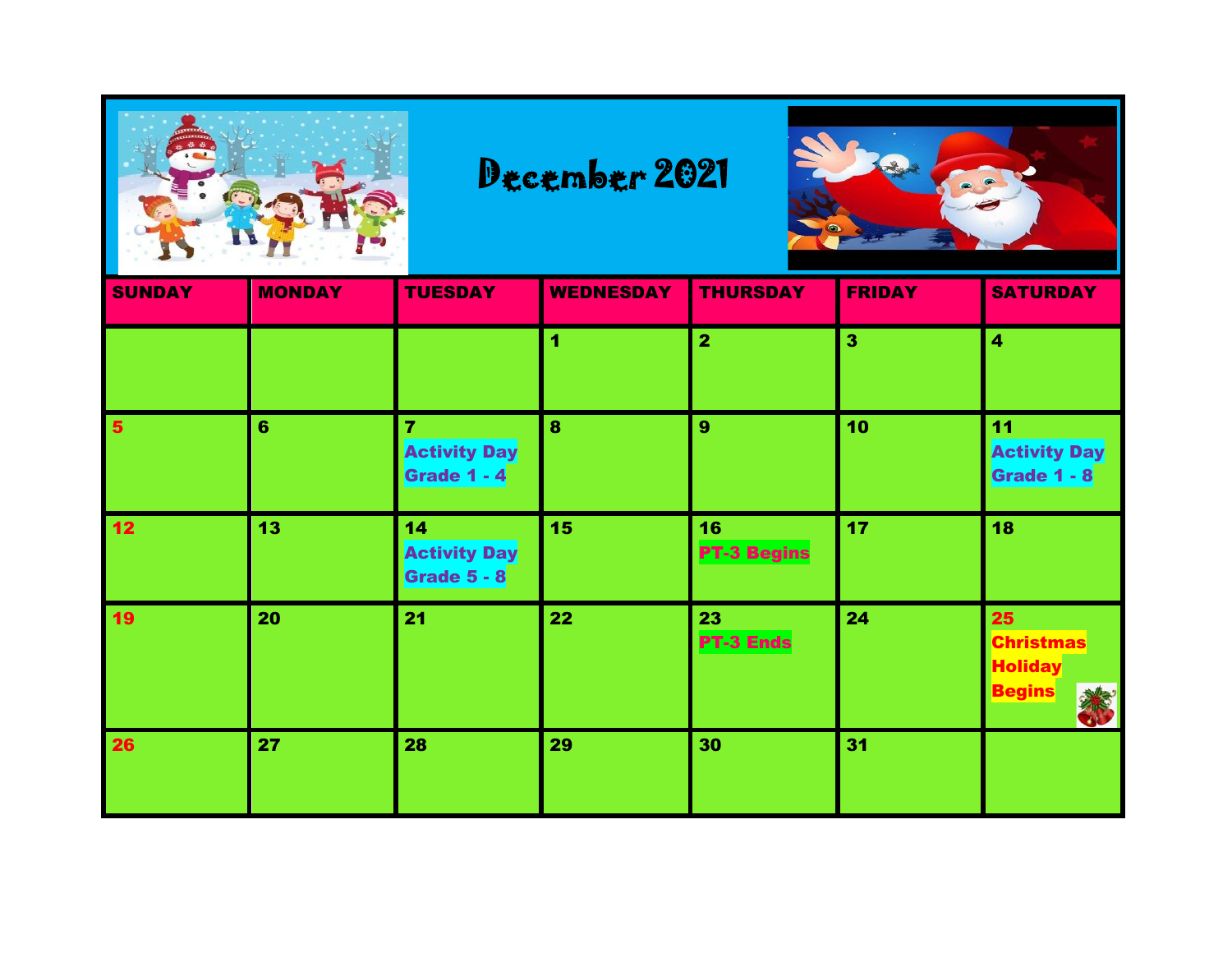

## January 2022



| <b>SUNDAY</b>                                                   | <b>MONDAY</b> | <b>TUESDAY</b>                                  | <b>WEDNESDAY</b>          | <b>THURSDAY</b> | <b>FRIDAY</b>                      | <b>SATURDAY</b>                                 |
|-----------------------------------------------------------------|---------------|-------------------------------------------------|---------------------------|-----------------|------------------------------------|-------------------------------------------------|
|                                                                 |               |                                                 |                           |                 |                                    |                                                 |
| $\overline{\mathbf{2}}$<br><b>Winter</b><br><b>Holiday Ends</b> | з             | 4<br><b>Activity Day</b><br><b>Grade 7 - 8</b>  | 5                         | 6               |                                    | 8<br><b>Activity Day</b><br><b>Grade 1 - 4</b>  |
| 9                                                               | 10            | 11<br><b>Activity Day</b><br><b>Grade 5 - 6</b> | 12 <sub>2</sub>           | 13              | <b>14 Pongal</b><br><b>Holiday</b> | 15<br><b>Thiruvalluvar</b><br><b>Birthday</b>   |
| <b>16</b><br><b>Uzhavar</b><br>Thirunaal                        | 17            | 18<br><b>Activity Day</b><br><b>Grade 3 - 4</b> | 19                        | 20              | 21                                 | 22<br><b>Activity Day</b><br><b>Grade 5 - 8</b> |
| 23                                                              | 24            | 25<br><b>Activity Day</b><br><b>Grade 1 - 2</b> | 26 Republic<br><b>Day</b> | 27              | 28                                 | 29                                              |
| 30                                                              | 31            |                                                 |                           |                 |                                    |                                                 |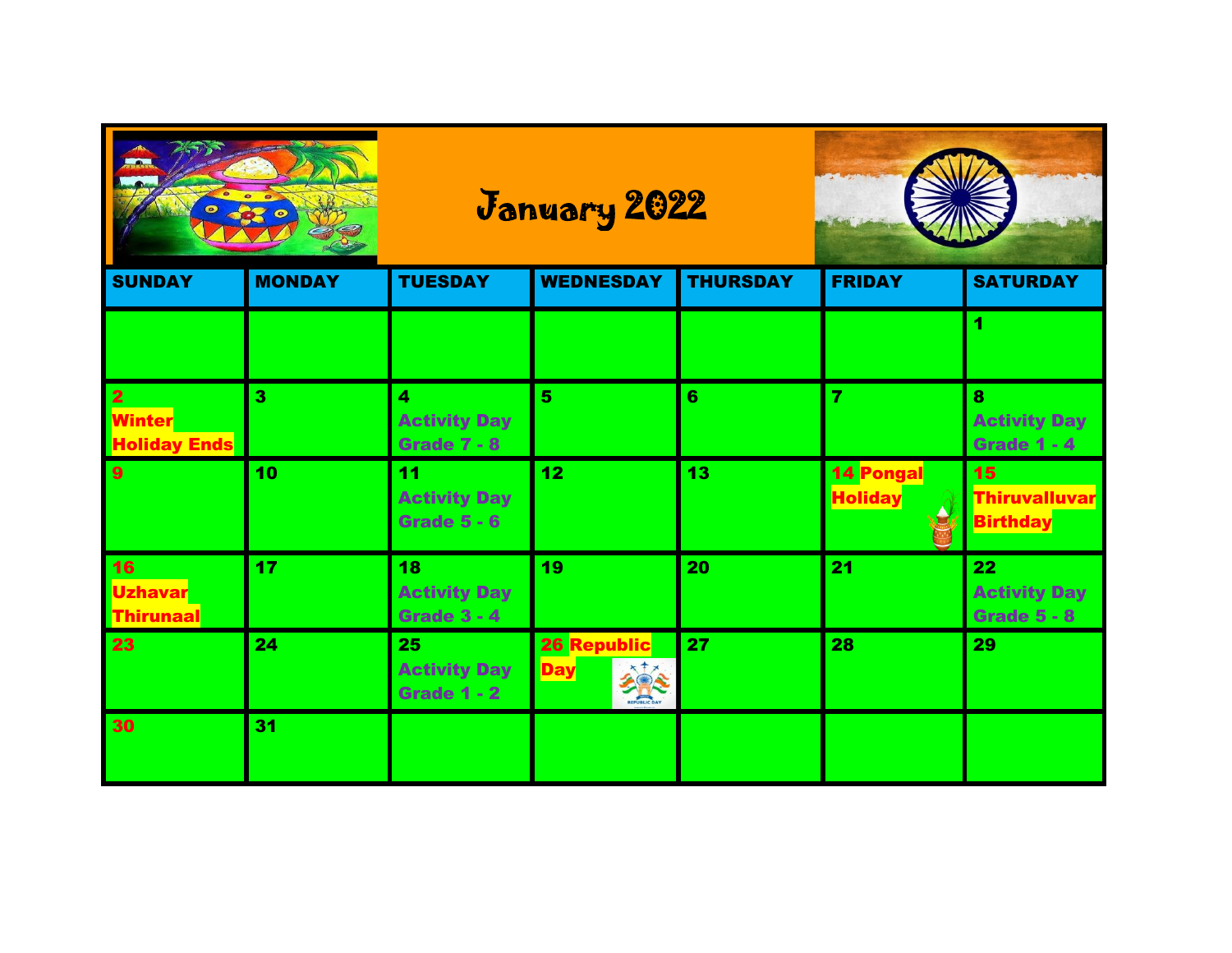

## February 2022



| <b>SUNDAY</b>  | <b>MONDAY</b>           | <b>TUESDAY</b>                     | <b>WEDNESDAY</b>        | <b>THURSDAY</b>         | <b>FRIDAY</b>           | <b>SATURDAY</b>                   |
|----------------|-------------------------|------------------------------------|-------------------------|-------------------------|-------------------------|-----------------------------------|
|                |                         | <b>Activity Day</b><br>7&8         | $\overline{\mathbf{2}}$ | $\overline{\mathbf{3}}$ | $\overline{\mathbf{4}}$ | $5\phantom{1}$                    |
| $6\phantom{a}$ | 7<br><b>PT-4 Begins</b> | 8                                  | 9                       | 10                      | 11                      | 12<br><b>PT-4 Ends</b>            |
| $13$           | 14                      | 15<br><b>Activity Day</b><br>3 & 4 | 16                      | 17                      | 18                      | 19                                |
| 20             | 21                      | 22<br><b>Activity Day</b><br>1 & 2 | 23                      | 24                      | 25                      | 26<br><b>Activity Day</b><br>5& 6 |
| 27             | 28                      |                                    |                         |                         |                         |                                   |